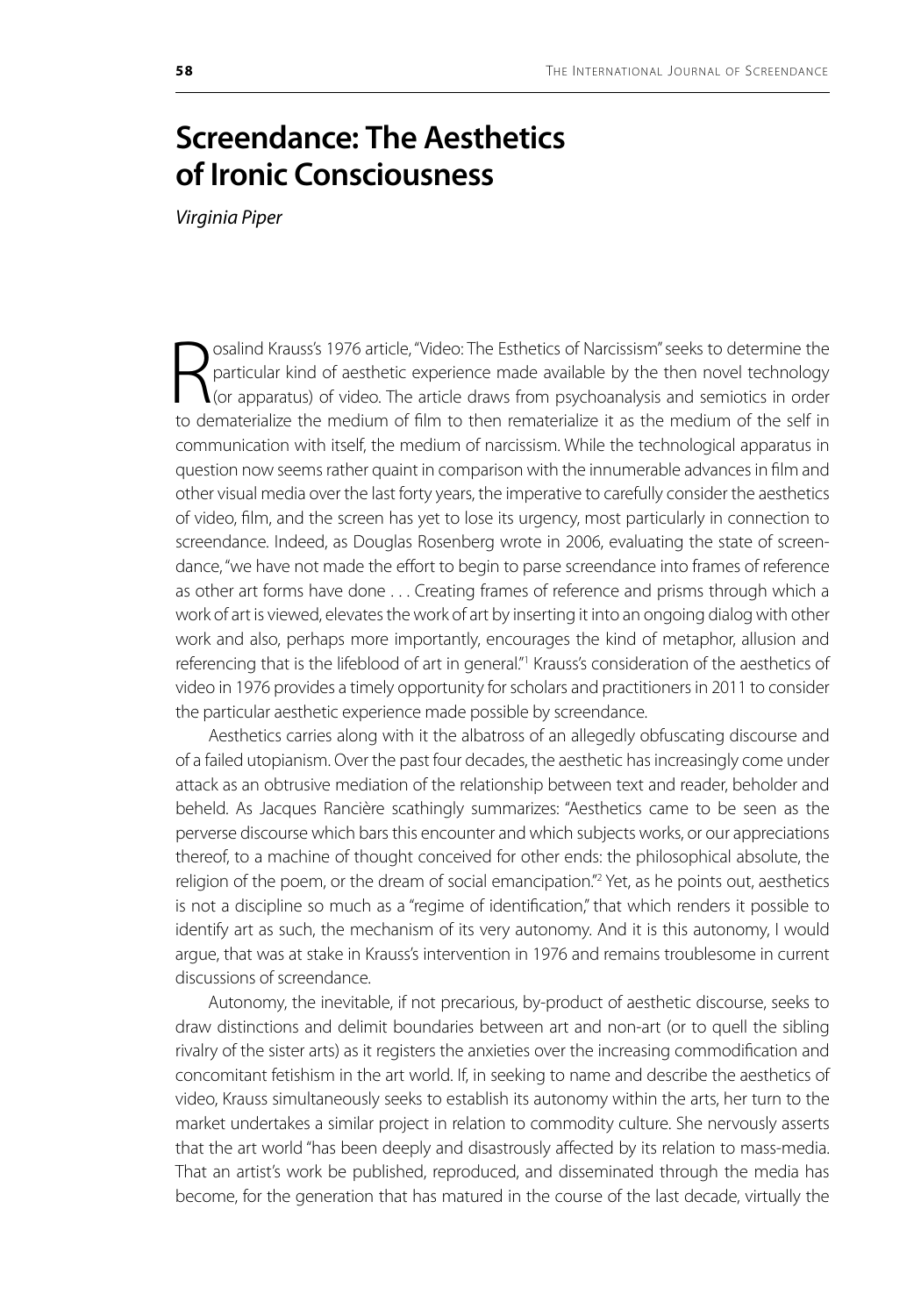only means of verifying its existence as art.<sup>"3</sup> This evaluation echoes Rosenberg's more recent assessment that "When we think about screendance, much less comes to mind in regard to the delineation of movements or genres within the field of practice. And identifiable authorship is quite rare. This lack of self-definition is cause for concern in a field that teeters on marginality."4 Aesthetics is what allows us to recognize art as such. The autonomy of screendance, as a field of practice and an artistic form, depends upon and calls for an elaboration of its aesthetics—as an art form and as a distinct practice.

Although Krauss does not turn toward the market and the bugbear of commodification until the very end of her article, the impulse towards autonomy is woven though the discussion of subjectivity and the creation of an autonomous self. For Krauss, video is the medium of narcissism, "an aesthetic mode by which the self is created through the electronic device of feedback."<sup>5</sup> "Feedback" materialized in the apparatus of the camera and the monitor, comes to be synonymous with "mirroring," "echoing," "boomeranging," "doubling back," and, significantly, "*dédoublement."* Krauss suggests that "One could say that if the reflexiveness of modernist art is a *dédoublement* or doubling back in order to locate the object (and thus the objective conditions of one's experience), the mirror-reflection of absolute feedback is a process of bracketing out the object.<sup>"6</sup> This *dédoublement* is the very condition that Paul de Man, drawing from Charles Baudelaire describes as "irony." Indeed, there is an eerie symmetry between Krauss's "Video" and de Man's 1969 essay "The Rhetoric of Temporality": both read moments of a fall and turn to the question of language in order to consider mirroring, doubling, and the reflective activity that delineates the self from the empirical world.

De Man takes his inspiration from Baudelaire's "De l'essence du rire" to develop the concept of an "ironic consciousness."7 Despite everyone's cordial assurances to the contrary, it would seem that our fears are in fact justified, for it is only the philosopher or the artist who has the capacity to "laugh with" instead of being "laughed at." Baudelaire writes: "It is least of all the falling man who is able to laugh at his own fall, unless he is a philosopher, a man who has acquired by habit the power to rapidly make himself double (se dédoubler) and to watch, as a disinterested spectator, the phenomenon of his 'me'" ("Ce n'est point l'homme qui tombe qui rit de sa propre chute, à moins qu'il ne soit philosophe, un homme qui ait acquis, par habitude, la force de se dédoubler rapidement et d'assister comme spectateur désintéressé aux phénomènes de son moi").<sup>8</sup> Doubling, or "ironic consciousness" then becomes the hallmark of reflective activity, "*dédoublement* as the characteristic that sets apart a reflective activity … from that of the ordinary self caught in everyday concerns."<sup>9</sup> The fall of Baudelaire's laughing philosopher enacts a suspension, through language, which "divides the subject into an empirical self, immersed in the world, and a self that becomes like a sign in its attempt at differentiation and self-definition."<sup>10</sup> Language, as in *Boomerang* or in Lacanian analysis, points to the disjunction between the two laughing men, or the image on the camera and on the monitor. It disrupts the movement of "narcissism" by showing us that the self can never fully coincide with itself. The collapsed present of the fall is necessary to gain the knowledge of difference.

Significantly, Krauss's description of "feedback" is also one of a fall: "the feedback coil of video seems to be the instrument of a double repression: for through it consciousness of temporality and of separation between subject and object are simultaneously submerged. The result of this submergence is, for the maker and the viewer of most video-art, a kind of weightless fall through the suspended space of narcissism."<sup>11</sup> Yet she, like de Man, points to the inevitable disjunction between the seamless and vertiginous but ultimately illusory